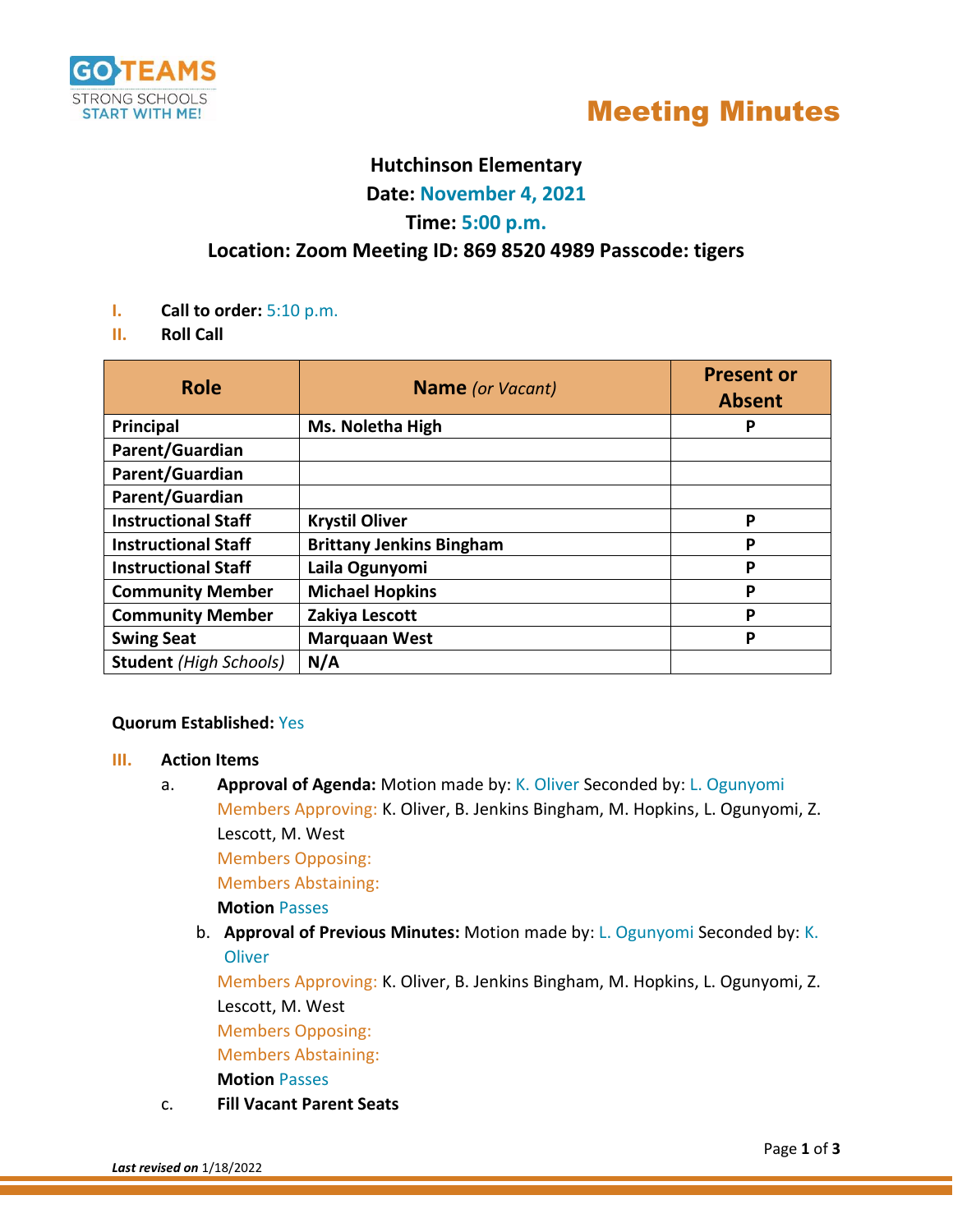



#### \*\***There were no nominations for the parent seats.**

#### **IV. Discussion Items**

## **Discussion Item 1**:

- a. School Strategic Plan: The Go Team will set a date for a working session to develop the strategic plan.
- b. Universal Screener Data: Mrs. High discussed data in her ACES report during the principal's report.
- c. Milestones results: Mrs. High discussed Milestones results in her ACES report during the principal's report.

## **V. Information Items**

## **Principal's Report**

- a. Ms. High discussed her ACES presentation which revolves around identify needs and implementing the appropriate intervention, making a plan, and progress monitoring the intervention.
- b. Currently 302 students are enrolled which is a decrease in lasty years enrollment by 80 students. Hutchinson has one of the highest mobility rate in APS.
- c. Title 1 Budget we received almost 4 million dollars. Most of the funds goes towards teachers.
- d. Teachers are using restorative practices and the SEL component to manage negative behaviors.
- e. District has implemented intervention for all schools using the HMH platform. Students should use programs at least 15 minutes a day. Teachers will also develop mini lessons and small groups during intervention.
- f. MAP scores indicate that ELL students did not perform well in Math. This is going to be an area of focus.
- **VI. Announcements** Mrs. Ogunyomi and Mr. West teamed up to bring "Toys for Tots" to Hutchinson. Mr. West also received a Attendance Incentive Grant. Ms. Lescott had the opportunity to introduce herself, and Mr. Hopkins announced he received a Proclamation from the city of Atlanta.

#### **VII. Adjournment**

Motion made by: K. Oliver Seconded by: B. Jenkins Bingham Members Approving: K. Oliver, B. Jenkins Bingham, M. Hopkins, L. Ogunyomi, Z. Lescott, M. West Members Opposing: Members Abstaining: **Motion** Passes